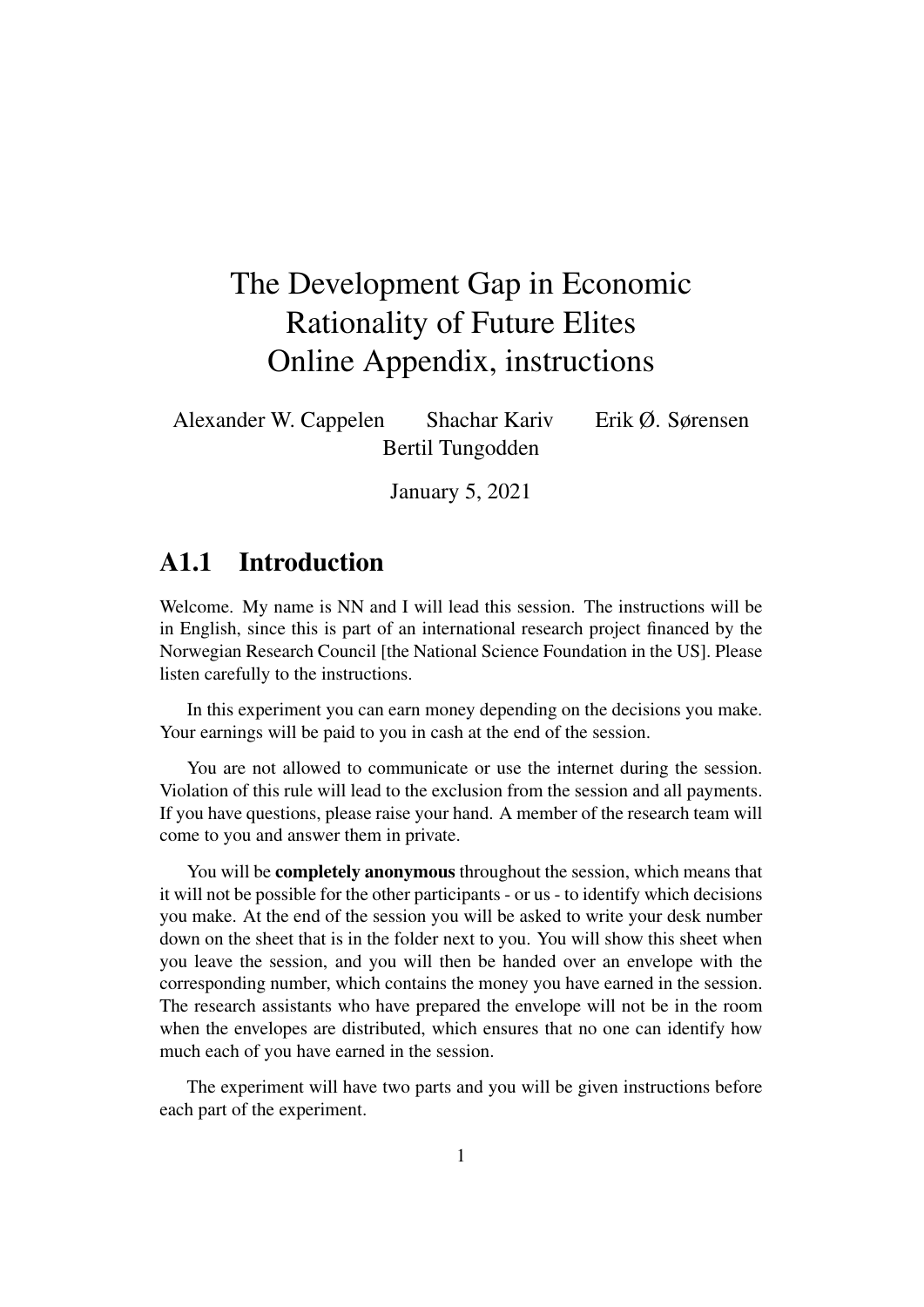### A1.2 Part 1

#### SHORT INTRO TO PART 1

In the first part of the experiment, we will ask you various questions. There may be some waiting after you have finished your part as we will have to wait for everyone to finish. We therefore ask you to be patient. Remember, it is not allowed to communicate or to use the internet during the experiment.

THE LEADER OPENS FOR PART 1.

You will now receive an IQ-test on the screen. This is time-restricted and you will have 13 minutes to answer as many of the questions as possible. You will first receive two examples where the correct answer is given so that you can see the logic of the test. Your job is to fill in the answer and press submit. The time will start running immediately. You can start now.

AFTER THE TIME IS OUT.

Time is out, please press the submit button.

AFTER EVERYONE HAS SUBMITTED WE OPEN THE IQ TEST.

WHEN EVERYONE HAS FINISHED IQ (13 MINUTES) THERE IS ANOTHER BUTTON FOR STARTING BIG-5 AND THE REMAINING QUESTIONS.

This is the instruction for the second section. You will see a number of statements about you and you should answer on a scale from 1 to 5 how much you think that statement fits you. 1 is strongly disagree and 5 is strongly agree. You have several statements on each page and you have to tick an answer for all of these statements before you press submit. There are no right or wrong answers to these questions, it is just about how much you feel the statement is true for yourself. After everyone has answered these questions you will be given another set of questions to answer. Please start.

LEADER WAITS UNTIL STATUS PAGE SHOWS THAT EVERYONE HAS ANSWERED ALL QUESTIONS.

Everyone has now answered all the questions. You will soon be taken to the second part of the experiment. The assistants will now come to your computer and open part 2.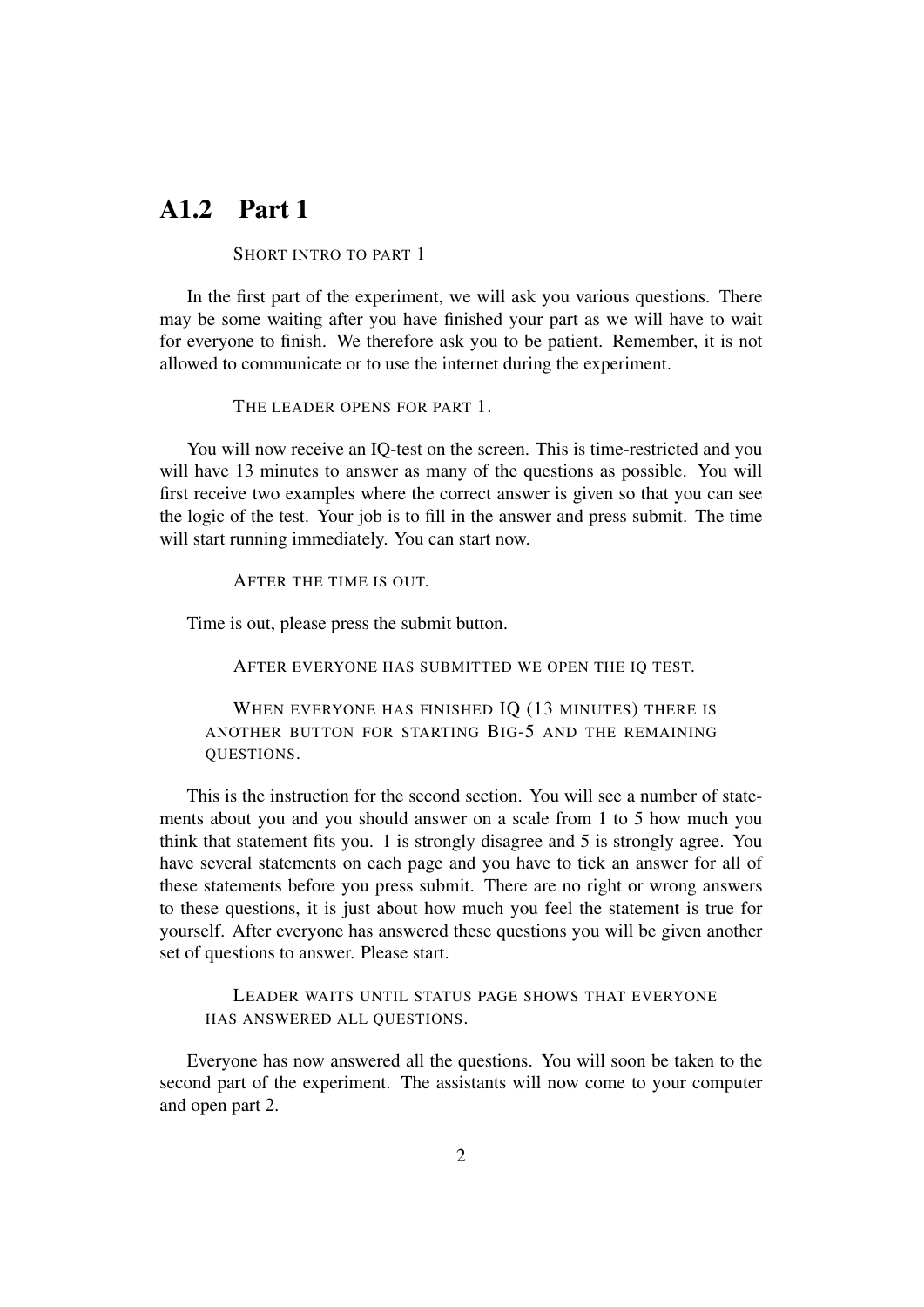## A1.3 Part 2

INTRO TO PART 2

#### LEADER HAS THE POWER POINT ON THE BOARD

On your screen, you see a program like the one I have here. This is a program for decision making. In this part of the experiment you will make 50 decisions. We will in this introduction describe how you make decisions. Please raise your hand if there are any questions, as it is important that you understand.

In each decision you will be asked to allocate tokens between two accounts, labeled x and y, which correspond to the vertical and horizontal axis that you see in this figure and on your screen.

### LEADER SHOWS THE AXIS WITH THE CURSOR ON THE COM-PUTER IN THE POWER POINT

You should think of the tokens as real money, because how much you earn in the experiment depends on how many tokens you get in payoff. The value of each token is given on a separate sheet at your desk. You can think of tokens as a foreign currency, which you can convert into shillings [dollars] by the conversion rate that is on the instruction sheet handed out. This means that you multiply the tokens with the value of each token given on your sheet. Please have a look on your sheet now and write down the answer to the four test questions on this sheet. Please raise your hand if you are uncertain about the meaning of a token. Afterwards we will continue explaining how you make decisions.

LEADER WAITS FOR PEOPLE TO ANSWER THE QUESTIONS AND FOR THE SA TO CONTROL THE ANSWERS.

The line connecting the two axes in the figure is what we call a budget line, and this shows all possible ways of sharing the tokens you have available between the two accounts. The budget line will differ for each decision and individuals as the computer chooses them randomly. Your task is very simple. In each of the 50 decisions, we ask you to choose a point on the budget line. Let me now explain in more detail what this means.

LEADER CLICKS TO SECOND SLIDE IN POWER POINT WHERE THERE IS AN ILLUSTRATION OF TWO BASKETS.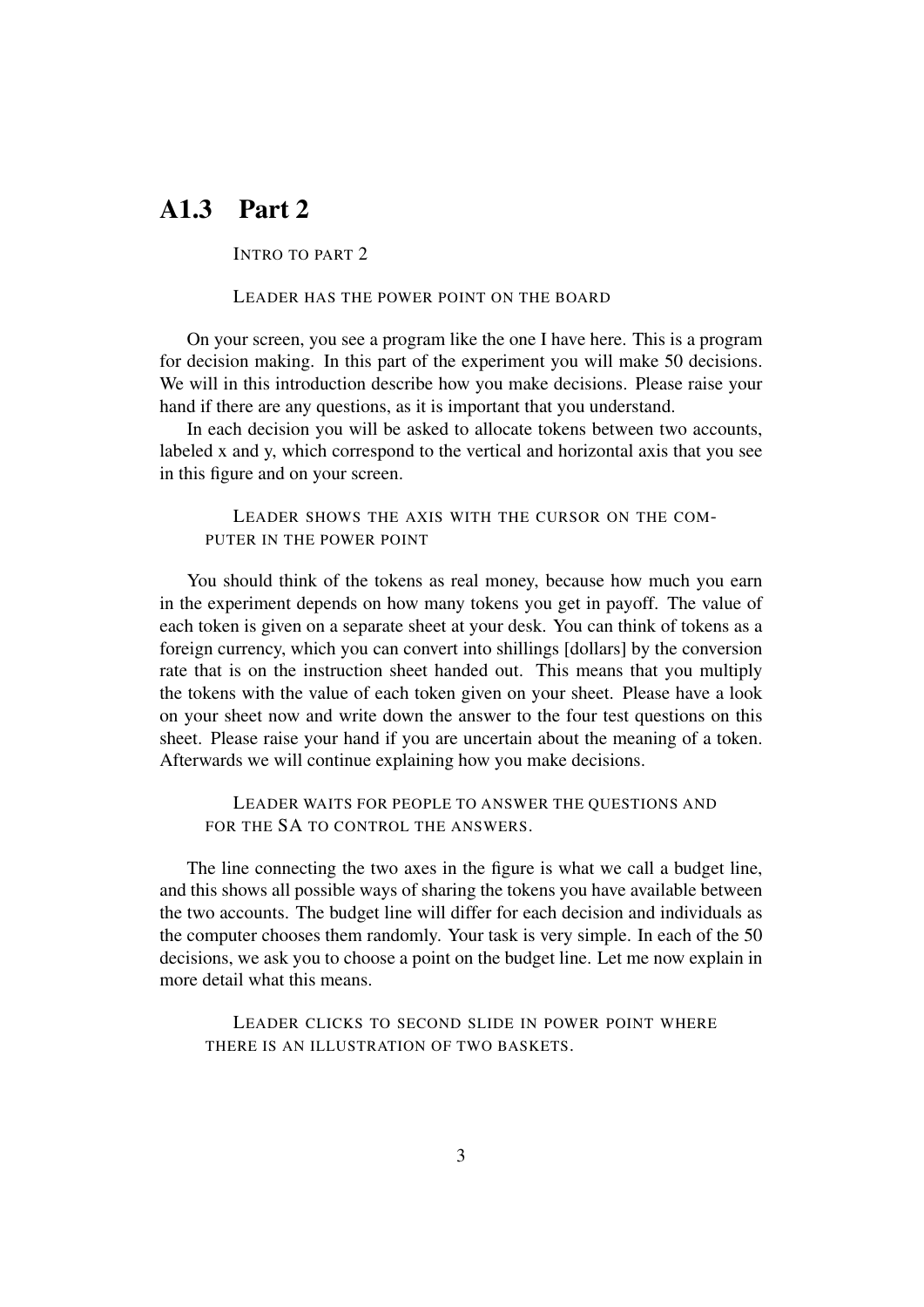To illustrate, think of the x account and the y account as two baskets. The line presents possible allocations of tokens between the accounts. When you put money in one account, that is one basket, you will have less money in the other account.

At the end of the decision round, the computer will randomly select one of the accounts as the one determining your payoff in this round, where it is equally likely that the computer selects x or y. So the decision problem is like a lottery, and your choice is to decide how much to allocate to x and y in this lottery. You make a new decision in each round, so in each round you decide how much to put into the x and y account.

LEADER OPENS DECISION PROGRAM, WHILE LEADER TALKS HE SHOWS ON THE PROGRAM

Let me explain how you make your choice on screen. You choose an allocation on the budget line by moving the cursor to the point you like. You can always see your allocation in the boxes x and y in the right part of the screen, or in the box over the cursor. If you see here I move the cursor to the y-intercept, which means that I allocate ... tokens to the y account and nothing to the x account account. So if the y account is randomly drawn your payoff in this round is ... tokens. If however, the x account is drawn, the payoff is 0 in this round.

Here is another example of a choice you can make.

LEADER TAKES THE CURSOR DOWN THE LINE TO A POINT SOMEWHERE IN THE MIDDLE

The cursor now points at ... tokens in the y account and ... tokens in the x account. This means that if the y-account is drawn your payoff is ... tokens in this round, whereas if the x account is drawn your payoff is ... in this round.

When you are ready to make your decision, left click on the point you desire to submit your chosen allocation.

### LEADER LEFT-CLICKS ON ANY PLACE ON THE LINE AND GETS A POP-UP BOX

A box like this one will pop up asking you to confirm your decision and you do that by clicking yes. To move on to the next decision, press OK button.

To repeat, here is how the payoff in each round is determined. At the end of each round, the computer will randomly select one of the accounts, x or y, where it is equally likely that account x or account y will be chosen. Your payoff in this round is determined by the number of tokens you have in the selected account.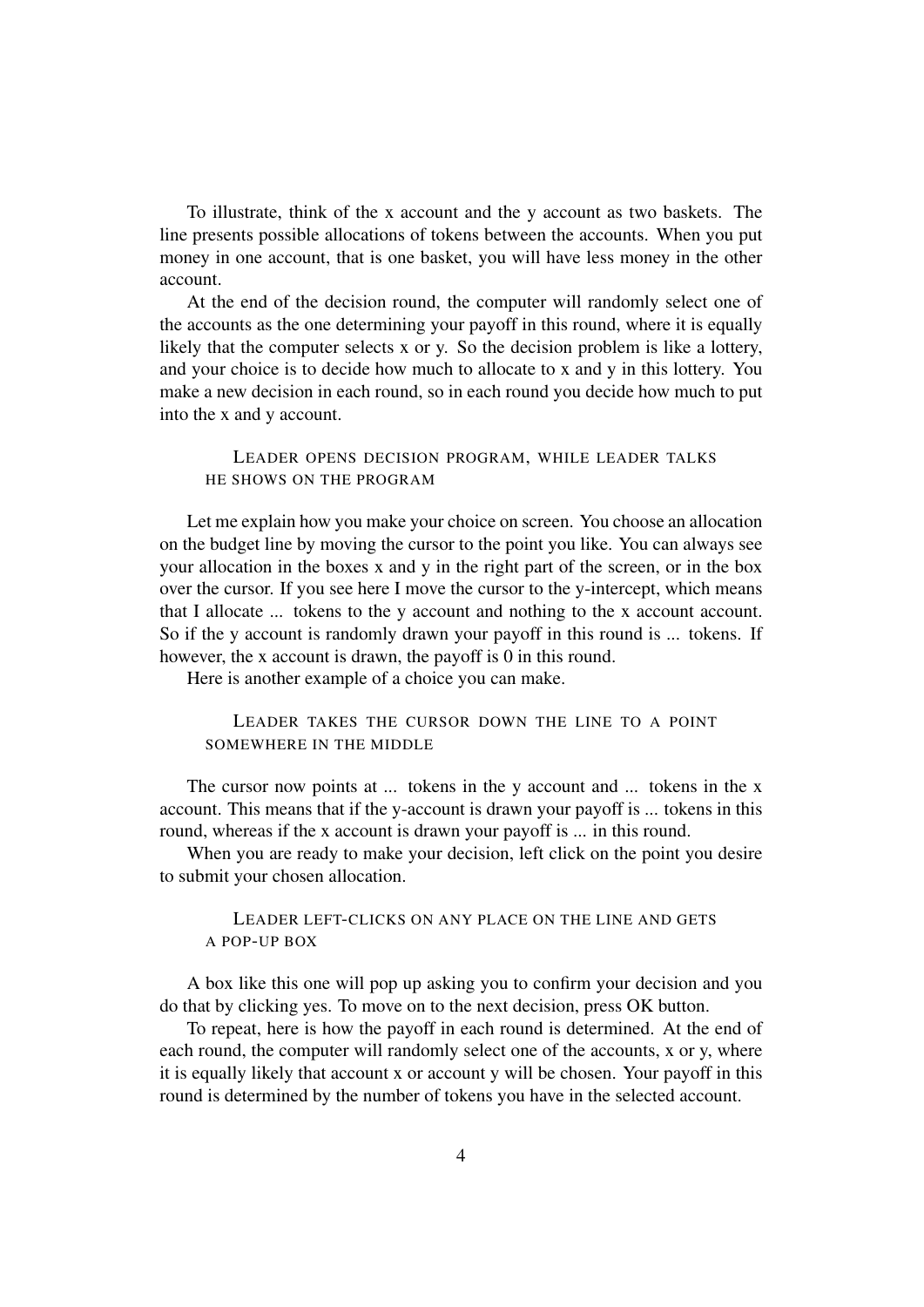You make 50 decisions and at the end of the experiment the computer will randomly and with equal probability select one of the rounds as the one determining your earnings from this experiment. You will receive in Tanzanian Shilling [dollars] your tokens times the value of each token. Since you do not know which round is the one determining your earnings, you should think of each round as real. At the end of the whole experiment, we will pay you the earnings privately.

You will now be presented with the 50 decision problems. Remember. There is no right or wrong decision. In each round you should try to find the allocation you prefer.

There may be some technical issues because of network connection. If your program does not respond please raise your hand and we will restart it for you. It will continue from your last decision and no data is lost.

This completes the instructions to the second part of the experiment. Any questions?

LEADER OPENS FOR ROUND TWO.

LEADER WAITS UNTIL EVERYONE HAS COMPLETED ALL 50 ROUNDS

Everyone has now completed all 50 rounds. You will now see on your screen which round the computer selected.

Please write down your desk number on the payment form available at your work station. Make sure that you write the correct number, since this is your identification for receiving your payment. We will then have to wait for the envelopes with the payment to be prepared and brought to the lab before we can proceed. Again, while we wait, we ask you to remain quiet and seated at your desk.

LEADER WAITS UNTIL THE ENVELOPES ARRIVES AND THE SA2 WHO HAS PREPARED THEM HAS LEFT THE ROOM.

My assistant will now hand over the envelopes to you. He will do so by asking you to form a line, and you should show the payment form with your desk number to collect the envelope with your payment. Please leave the pen at your desk.

Before we proceed with the payments, let me take the opportunity to thank you all for participating in this experiment. Your participation is valuable to the research that we do. May we also ask you not to talk to anyone about the experiment before the end of the week, since we will conduct more session later today. Thank you.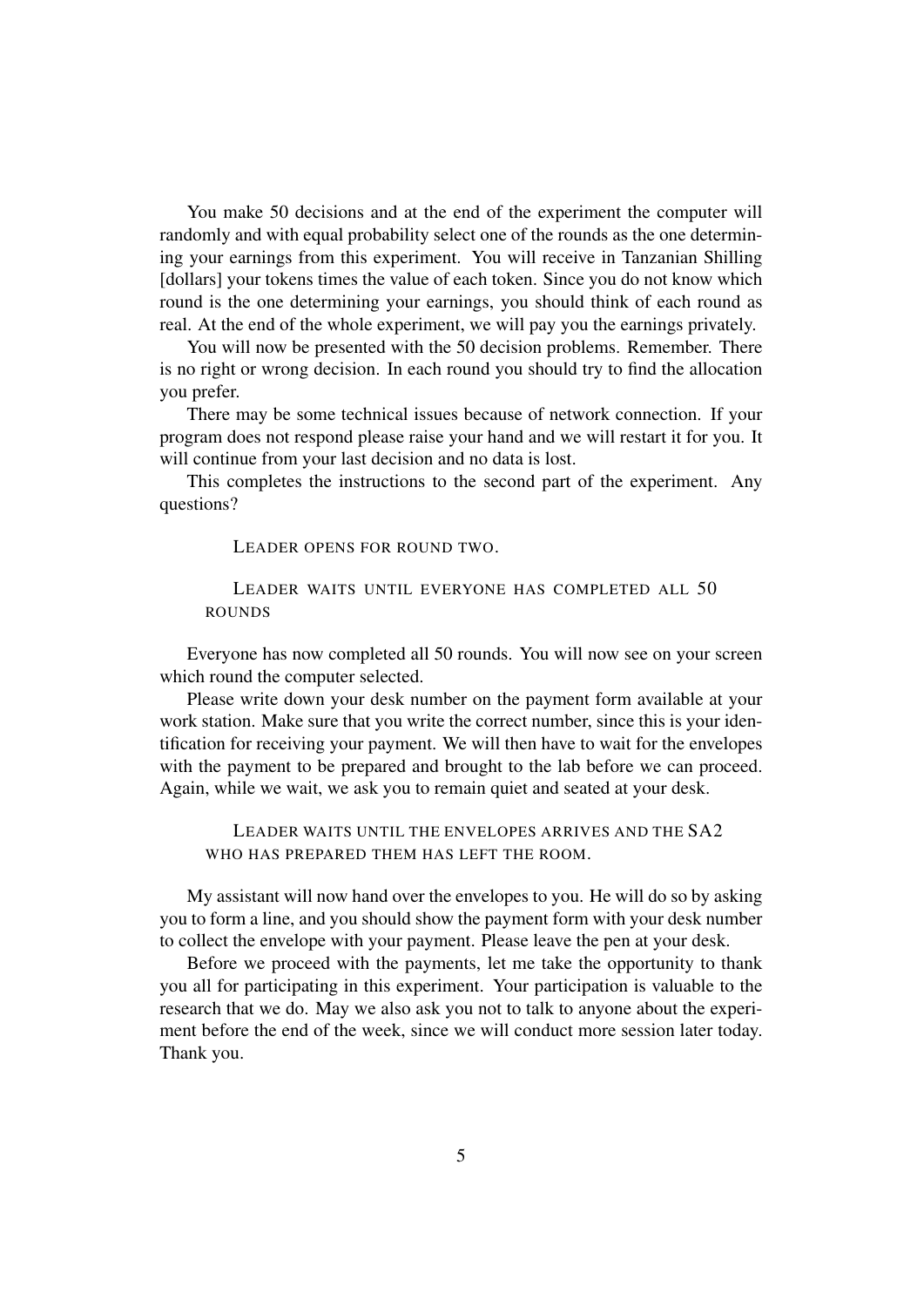

Figure A1.1: First slide used for instruction